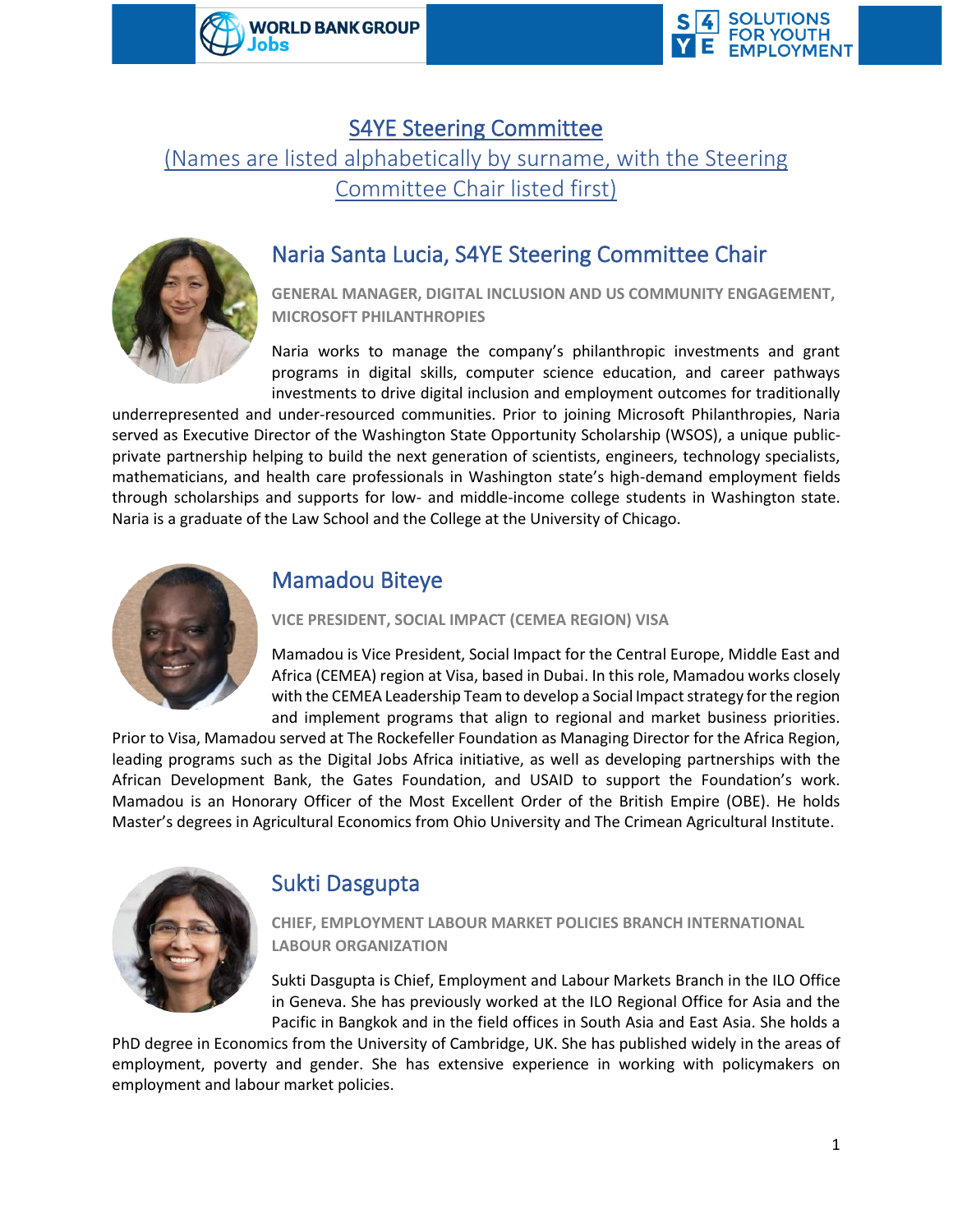





# Ibrahim Elbadawi

**MANAGING DIRECTOR, THE ECONOMIC RESEARCH FORUM**

Before joining the ERF, Ibrahim was Director at the Economic Policy & Research Center, the Dubai Economic Council (2009-2016); Lead Economist at the

Development Research Group of the World Bank, which he joined in 1989; Research Director of the African Economic Research Consortium (Nairobi, 1993-1998), on external leave from the Bank; and Professor of economics at the University of Gezira in Sudan (1984-1989). He holds a PhD in economics and statistics from North Carolina State and Northwestern universities in the USA. He has published widely on macroeconomics, growth, democratic transitions and the economics of civil wars and post-conflict transitions. His regional specialization covers Africa and the Middle East.



### Cynthia Hansen

**MANAGING DIRECTOR, INNOVATION FOUNDATION**

Following a career in the private and non-profit sectors, Cynthia Hansen joined the Adecco Group in 2017 to spearhead social innovation and start the new Adecco Group Foundation (rebranded as the Innovation Foundation in December 2021), which operates as a social innovation lab. Cynthia's areas of expertise include strategy, change management, social impact and partnership.

Prior to joining the Adecco Group, she spent nine years at the World Economic Forum, in leadership roles across Strategic Partnerships, Professional Services, Financial Services, Civil Society, and Content Strategy. Previous roles include Director of Management Consultancy at boutique consulting firm Action Planning, Director of the US State Department's International Visitor program for the State of Washington under the World Affairs Council, and Head of Admissions for Amity Institute. Cynthia has served on a number of non-profit boards and advisory bodies. She holds an MSc in Management of NGOs from the London School of Economics and a double BA (Hons) in Asian Studies and English Literature from the University of Puget Sound. Cynthia was also a Global Leadership Fellow of the World Economic Forum.



# Jill Huntley

#### **GLOBAL MANAGING DIRECTOR FOR CORPORATE CITIZENSHIP ACCENTURE**

Prior to her position as Managing Director for Corporate Citizenship at Accenture, Jill worked in the Talent and Organization practice of Accenture's Management Consulting business. In 2002, she co-founded Accenture Development Partnerships (ADP), an innovative non-profit venture that channels Accenture's

skills and expertise to the international development sector. She is also a member of the World Economic Forum's Global Agenda Council on Youth Unemployment. Jill grew up in Southeast Asia and has lived and worked extensively in Europe, North America and Asia. She holds a Master's degree in Anthropology and Development from Cambridge University and a Graduate Diploma in Psychology.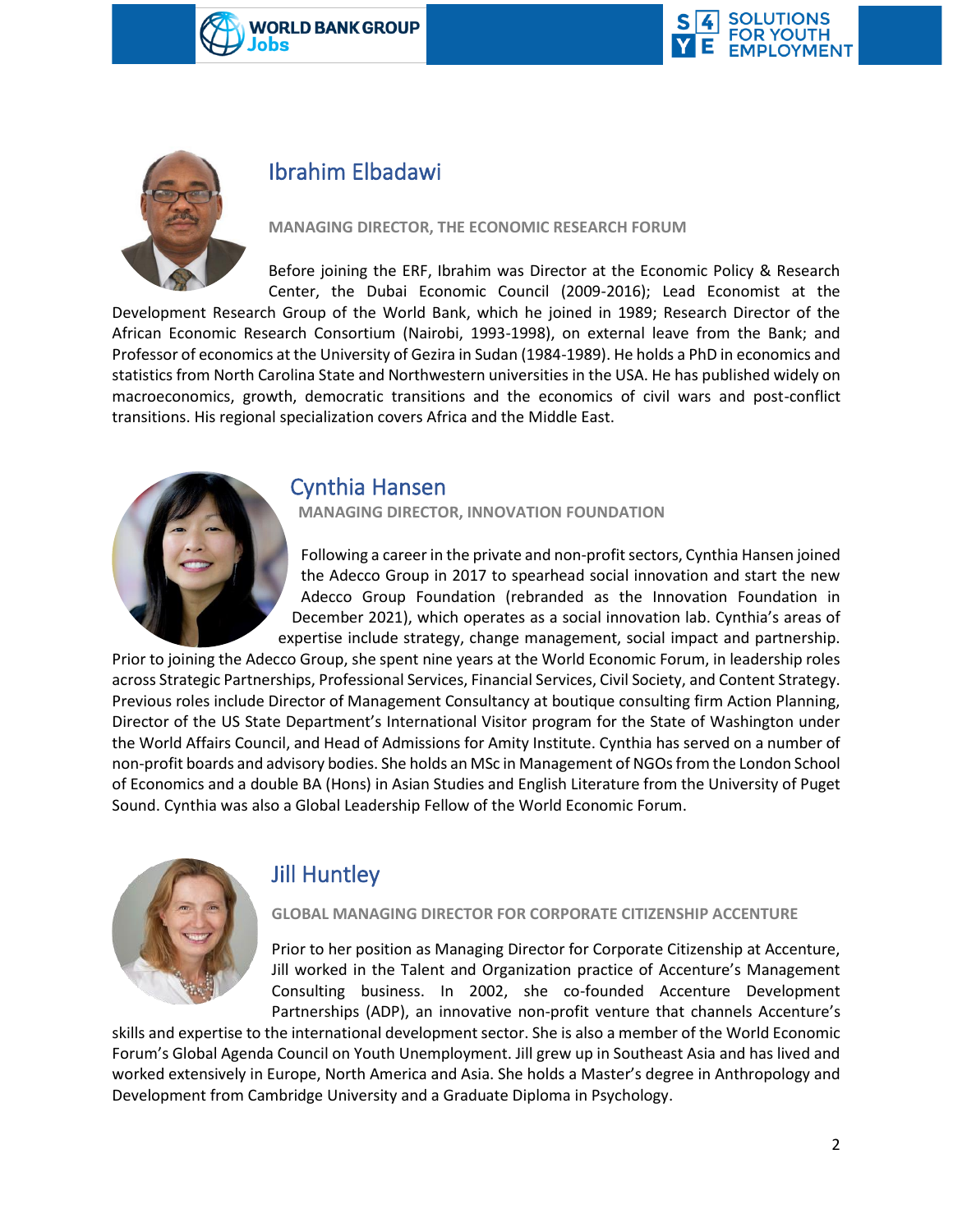





### Andrew Hurst

#### **DIRECTOR, ECONOMIC GROWTH AND INTERNATIONAL FINANCIAL INSTITUTIONS - GLOBAL AFFAIRS CANADA**

He is responsible for teams that oversee Canada's engagements with the Regional Development Banks; support Global Affairs Canada's engagement with the Bretton Woods Institutions and the Paris Club; and lead on the implementation of the inclusive growth elements of Canada's Feminist

International Assistance Policy, including women's economic empowerment and financial inclusion. He has spent the last two decades working in research, policy and programs at the nexus of international environment and development issues. He began his career in 1996 working on humanitarian response and post-conflict reconstruction on CARE Canada programs in the Balkans and Central Africa. Following post-graduate studies, he joined Environment Canada's Biodiversity Convention Office to work on genetic resource governance policy. In 2008, he joined the Canadian International Development Agency, where he worked on a range of economic and social policy issues and priorities in various positions with the Strategic Policy, Democratic Governance and Human Rights, and Economic Analysis Divisions. In 2012, he was posted to Ethiopia as the field-based Deputy Director of the Pan Africa Regional Program. Upon his return, he took a leave from Global Affairs to manage the Think Tank Initiative, a \$100 M multi-donor program of support for policy research centres across the Global South implemented by IDRC. He returned to Global Affairs in September 2019.



### K Suryanarayana (Suri)

**DIRECTOR OF PARTNERSHIPS, NEXT BILLION USERS, GOOGLE PAY SEA** 

Suri is the Director of Partnerships for the Next Billion Users (NBU) team and leads Google Payments for SEA markets. Prior to moving to Singapore to take on the role, he led NBU Partnerships for India.

Suri built and scaled the Small and Medium Business Advertiser business for India and also led AdSense, the publisher-facing business for India. Between these roles, he also had an opportunity to head up the People Operations function for Google India Business Teams. Before joining Google, Suri worked extensively in the B2B space across Telecom and IT domains for ten plus years where he led Sales, Product, and Marketing teams.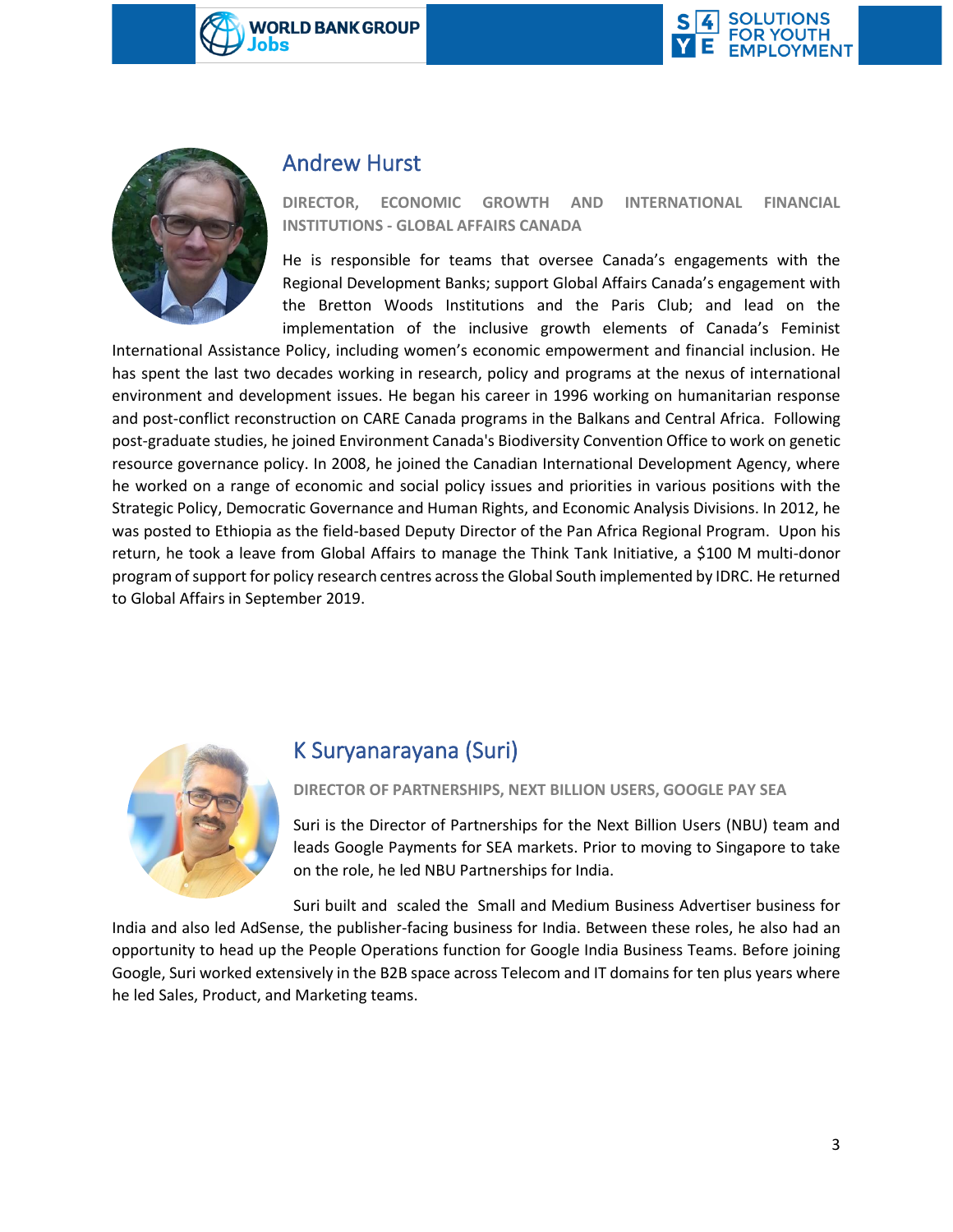





### Krishna Kumar

#### **RAND'S VICE PRESIDENT, INTERNATIONAL, RAND CORPORATION**

Krishna is a senior economist at the RAND Corporation and is the director of its Labor and Population unit. He holds the Distinguished Chair in International Economic Policy and leads the Rosenfeld Program on Asian Development at the Pardee

RAND Graduate School, where he coteaches a course on economic development. His research interests include economic growth and development, human capital formation, and technological change. He is coleading projects to study informal labor markets in Bangladesh and has also co-led or worked on several other projects in the Kurdistan Region-Iraq, China, India, and Mexico. Krishna received his Ph.D. in Economics from the University of Chicago.



### Domenica Preysing

**SENIOR POLICY OFFICER, FEDERAL MINISTRY FOR ECONOMIC COOPERATION AND DEVELOPMENT, GERMANY**

Prior to joining the ministry's team of the special initiative on training and job creation she has been serving in various functions over the past ten years, most

recently as in-country head of German Development Cooperation in Togo. She has also worked on the German position within the World Bank. In addition, Domenica knows about the challenge of employment creation from first-hand experience, especially among young women. This is because she managed a social business in Egypt before she went into development policy, research and consultancy. Domenica holds a PhD in political science, an MPPA with a specialization on emerging economies and an MA in history and politics.



### Susan Reichle

**PRESIDENT & CHIEF EXECUTIVE OFFICER, INTERNATIONAL YOUTH FOUNDATION**

Susan Reichle was appointed Chief Executive Officer of the International Youth Foundation in January 2019. She joined IYF in 2017 as President and COO, bringing 25 years of experience leading USAID policy development and programs overseas

and in Washington, D.C. In her most recent position, she served as the Counselor to the Agency, USAID's most Senior Foreign Service Officer, and advised the Administrator and senior leadership on key global development policies and management issues. She also oversaw the Agency Coordinators for Youth, Countering Violent Extremism, and Local Solutions while communicating on a regular basis with 80 USAID Missions around the globe.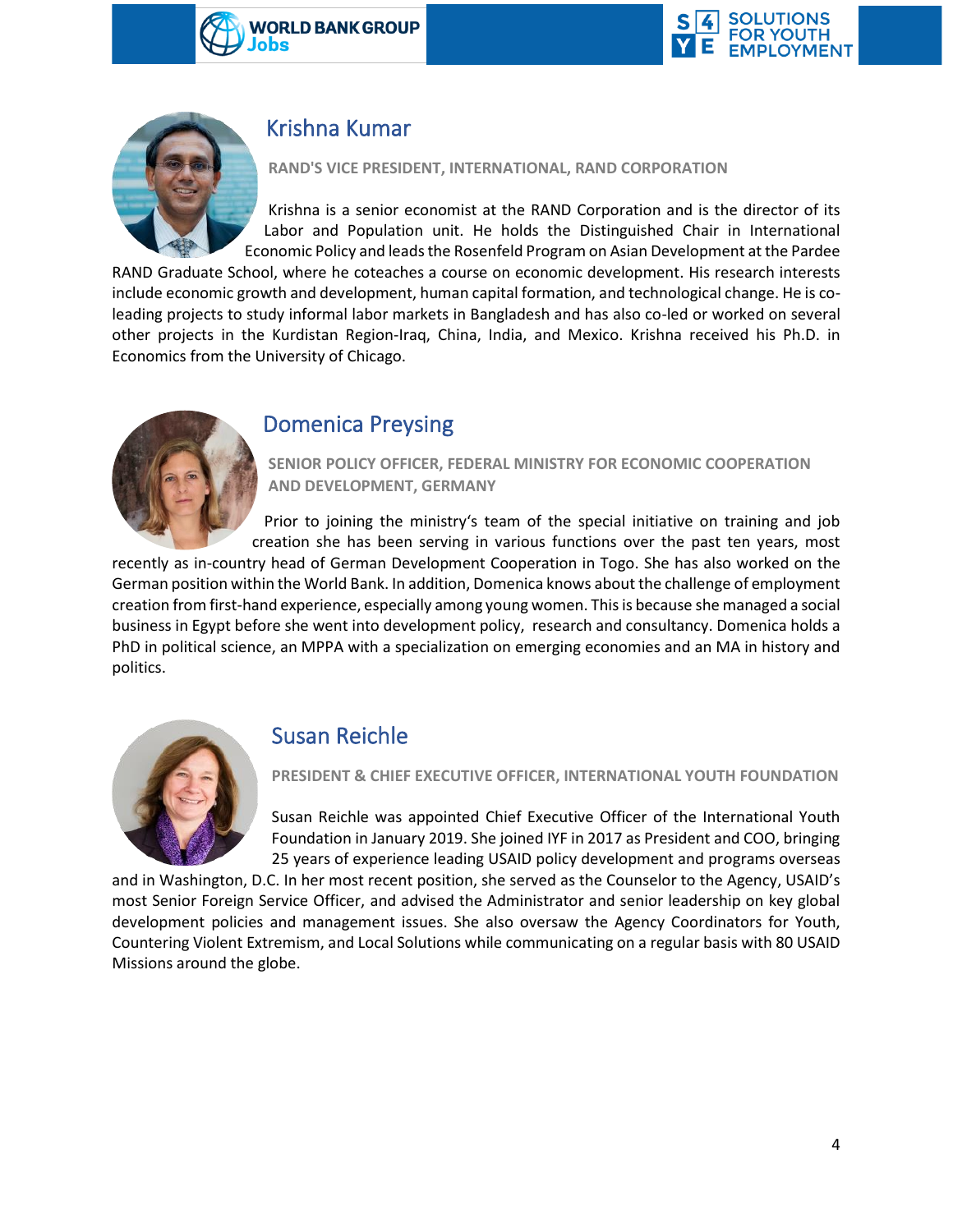





### Rathin Roy

**MANAGING DIRECTOR, OVERSEAS DEVELOPMENT INSTITUTE**

Rathin's policy interests and research has mainly focused on fiscal and macroeconomic issues pertinent to human development in developing and emerging economies. He was formerly the Director and CEO of the National Institute of Public Finance and Policy (NIPFP) in New Delhi. He has previously worked as an Economic Diplomat and Policy Advisor at the United Nations

Development Programme (UNDP), with postings in London, New York, Kathmandu and Brasilia. He has also served as an Economic Adviser with the Thirteenth Finance Commission, New Delhi, in the rank of Joint Secretary to the Government of India. Rathin Roy holds a Ph.D and an M.Phil in Economics from the University of Cambridge, an MA in Economics from the Jawaharlal Nehru University and BA (Hons) in Economics from St. Stephen's College, University of Delhi. He has taught at the Universities of Manchester and London.



### Michal Rutkowski

#### **GLOBAL DIRECTOR, SOCIAL PROTECTION AND LABOR WORLD BANK GROUP**

Michal is the Global Director for Social Protection, Labor and Jobs, overseeing work in developing systems that protect the poorest and most vulnerable from crises and shocks, and supporting private sector-led growth. Until recently, he was the

Director for Multilateral Organizations, and prior to that, the Country Director for the Russian Federation and the Resident Representative in Moscow. His published work covers issues around labor markets and social security. Prior to joining the World Bank in 1990, he helped design the Polish pension system while serving as the Director of the Office for Social Security Reform and also taught at the Institute of Economic Policy at the Warsaw School of Economics. Michal holds an M.Sc. and Ph.D from Warsaw School of Economics and finished his post-graduate studies at the London School of Economics. He is also a graduate of the Executive Development program at the Harvard Business School.



### Anita Tiessen

#### **CHIEF EXECUTIVE OFFICER, YOUTH BUSINESS INTERNATIONAL**

Anita serves YBI bringing extensive experience working in a range of executive leadership positions in major voluntary sector organizations, most recently as Chief Executive of the World Association of Girl Guides and Girl Scouts (WAGGGS).

Throughout her tenure Anita achieved significant progress on WAGGGS's strategic priorities, including growing the membership, developing fundraising capabilities and driving digital transformation. Prior to this role she was Deputy Executive director at UNICEF UK where she led the organization's efforts to protect children's rights in the UK for 14 years. Anita also worked at Amnesty International's global headquarters in London and in provincial government in her native country, Canada.